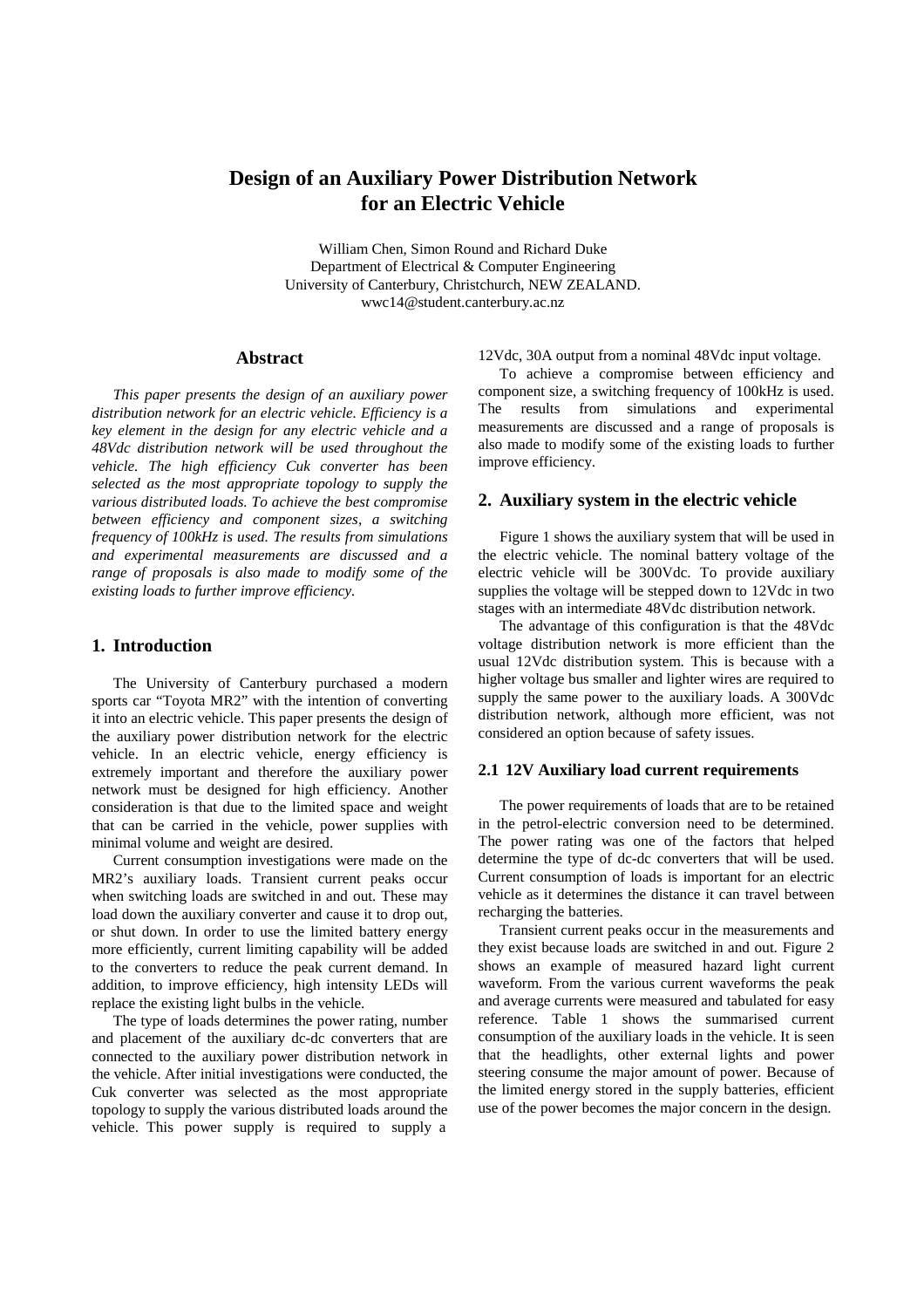



Current peaks must be reduced as they lead to a significant power loss in the system. In order to minimise the peaks, an experiment to check performance under current limiting conditions was undertaken on the loads. In the experiment, the auxiliary parts were tested under the condition of limiting the supply current to its average value and seeing whether it still functions the same. For example, power steering was tested using 25A as the limiting current. The power steering operated successfully at this level since the peak current occurred only when the steering operates in hard lock. Therefore an output that limits the current to 25A will be successful. All other auxiliary parts were found to operate properly in the current limit tests; thus, the power ratings of the converters are decided based on the average current values of the loads.

Another way of reducing power consumption in the car is to replace all the external and internal light bulbs in the vehicle, except headlights, with high intensity LEDs. Preliminary calculations that were carried out showed that current consumption of these loads decreased significantly if LEDs were used. For example, the current consumption of external lights would reduce from 31A (see Table 1) to 10A by replacing all the external lights by LEDs.

# **2.2 Power supply placement**

Using the information provided in Table 1 and assuming that the high intensity LEDs are used, a decision was

Table 1 Maximum Current Demand of the Loads

|                        | <b>Maximum Current Consumed</b> |                |  |  |
|------------------------|---------------------------------|----------------|--|--|
| Loads                  | Peak                            | Average        |  |  |
|                        | (Initial Spikes)                | (Steady-State) |  |  |
| Headlights             | 27.4A                           | 15A            |  |  |
| <b>External Lights</b> | 53.8A                           | 31A            |  |  |
| <b>Internal Lights</b> | 10.3A                           | 2.1A           |  |  |
| <b>Power Steering</b>  | 49.2A                           | 25A            |  |  |
| Fan, Heater            | 25.6A                           | 11.8A          |  |  |
| All Other Electronics  | 42.1A                           | 20A            |  |  |
| Total                  | 208.4A                          | 104.9A         |  |  |

taken to use four converters with output current ratings that range from 20 to 30A. Specifically, as the average current consumed in power steering is around 25A, one converter with a 30A output will be placed beside it to supply the power. Another 30A power supply is going to be located in the front of the vehicle and supply the headlights and front external lights. A 20A converter will be placed behind the driver's seat to supply the internal lights and heater fans. Finally, the power of all other electronic equipments plus the external taillights is going to be supplied from a 30A power supply inside the boot of the vehicle. Figure 3 illustrates the placement of the four power supplies that will be used in the vehicle.

As an initial step in the project, a dc-dc converter with a 30A output current has been built and the design procedures are presented in the next section of this paper.



Figure 3 Power Supply Placements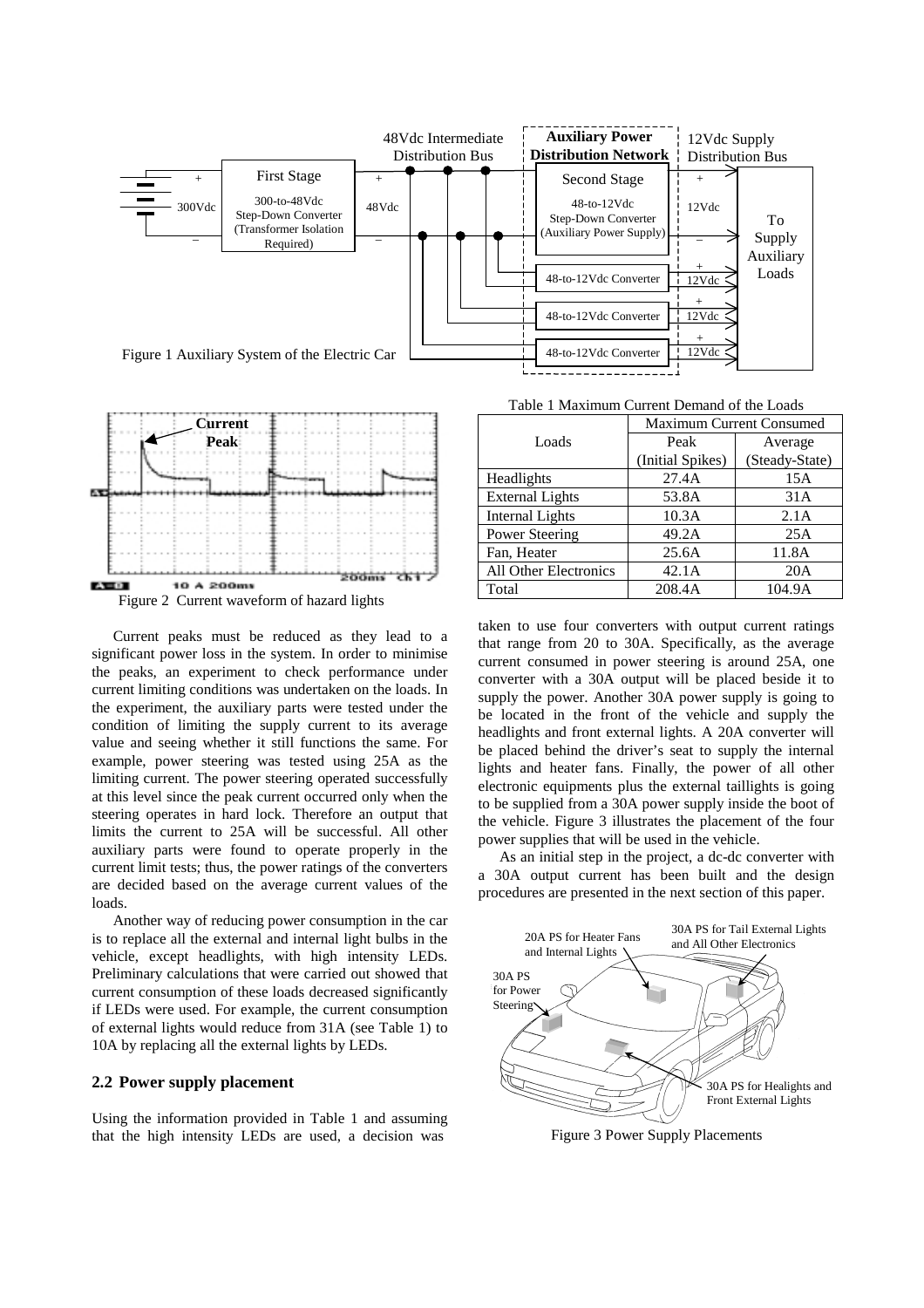# **3 Converter selection**

The Cuk converter topology was selected because it has both continuous input and output current with low current ripple Since the input and output inductor currents are essentially constant in steady state, the switching current is confined entirely within the converter, in the transistor-coupling capacitor-diode loop. With careful layout, this loop can be made physically small, which will reduce the radiated RFI. In addition, the voltage and current waveforms in this converter are particularly clean, with very little ringing or overshoot, and therefore very little snubbing is required [1,2]. Figure 4 illustrates the schematic Cuk converter.





# **4. Converter design**

#### **4.1 Design objectives**

The basic requirements of the Cuk converter are listed in Table 2. The normal functional voltage for auxiliaries in the vehicle is between 10.5V to 14Vdc. Therefore, the output voltage supplied from the converter is specified as 12Vdc ±10%, which is inside the normal operational range of the auxiliary loads. In the auxiliary loads investigation carried out in Section 2.1, it was found that large current ripples occurred (between  $1.3 \sim 4.2$ Ap-p) while operating the auxiliaries; the output current is therefore specified as 30A±10%.

#### **4.2 Component calculation**

The theoretical equations of [4] were used to calculate the component sizes using a switching frequency of 100kHz. This switching frequency was selected because it provides a good compromise between efficiency and component sizes. Table 3 shows the calculation results.

#### **4.3 Converter simulation**

PSPICE is used to simulate the converter using the component values in Table3. The simulation was run until it reached steady state at a time of 9ms. Figure 5 shows the voltage and current waveforms generated from the simulations for two switching periods. Voltage ripple of 140mVp-p (2%) is obtained at the output of the converter as shown in Figure  $5(a)$ .

Table 2 Basic Requirements

| Input Voltage             | 48Vdc                            |
|---------------------------|----------------------------------|
| Output Voltage            | $12Vdc \pm 10%$                  |
| <b>Output Current</b>     | $30A \pm 10\%$                   |
| Maximum Output Voltage    | 1.2V peak-to-peak                |
| Ripple                    | $(<10\% \text{ of } 12\text{V})$ |
| Maximum Current Ripple of | 3A peak-to-peak                  |
| Inductance L <sub>2</sub> | $(<10\% \text{ of } 30\text{A})$ |
| Minimum Efficiency        | Preferably $> 85\%$              |
| <b>Input Protection</b>   | Over voltage                     |
| <b>Output Protection</b>  | Over voltage, Over               |
|                           | current, Short circuit           |

Table 3 Calculation Results

| Duty Ratio, D   | 33%                 |
|-----------------|---------------------|
| Inductance, L1  | $211.2\mu H$        |
| L2              | 52.8µH              |
| Capacitance, C1 | $33\mu F$           |
|                 | 15.86 <sub>uF</sub> |
| Load            | $0.4\Omega$         |



Figure 5. Simulated waveform of the Cuk converter.

Figures 5(b) and (c) show the inductor L1 and L2 current waveforms respectively. In inductor L2 the current ripple is 2Ap-p (6.7%).Large amount of pulsed current, 42Ap-p, flows through the switch and capacitor C1 on each PWM cycle as shown in Figure 5(d) and (e) respectively.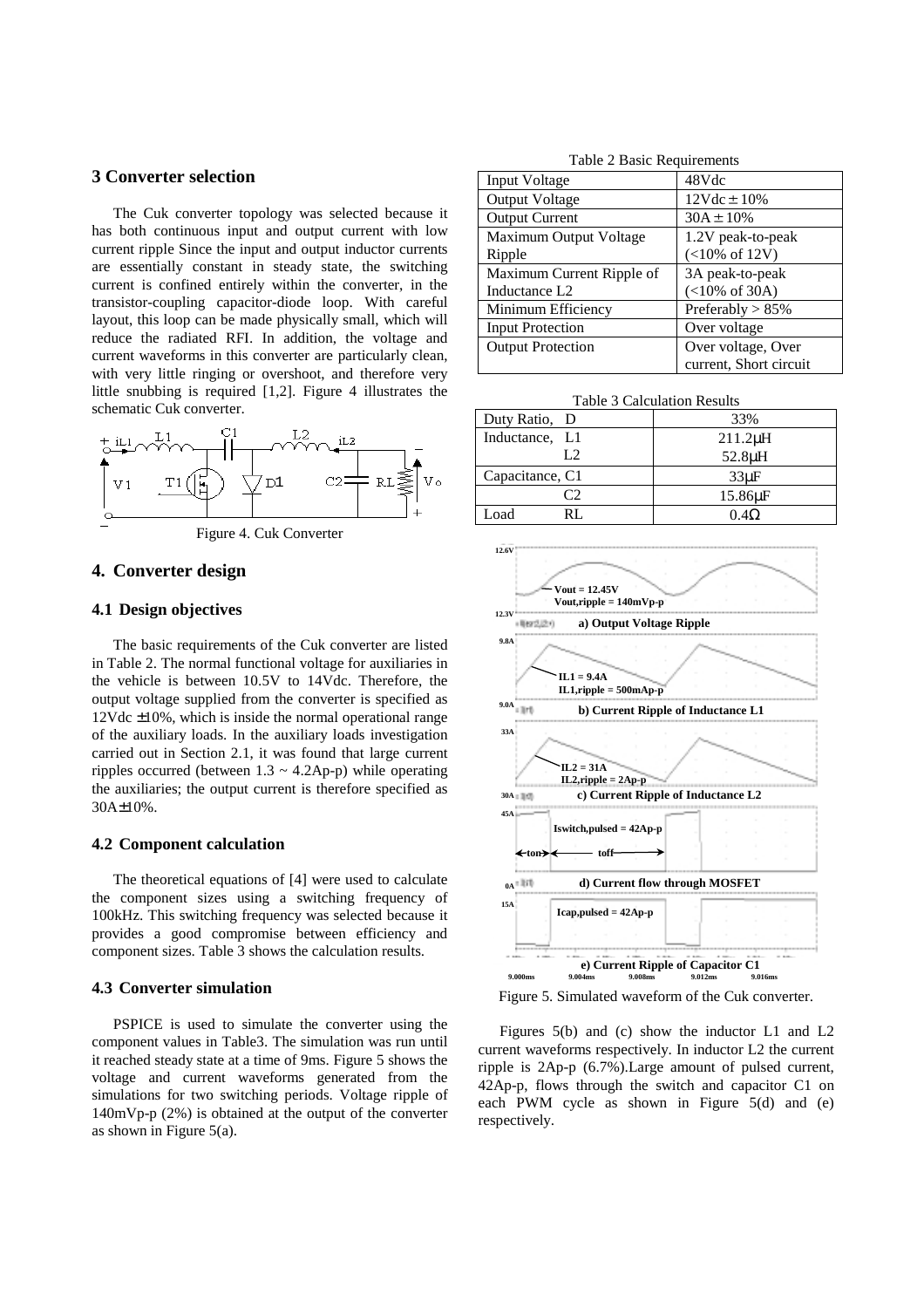

Figure 6 Estimated Cuk Converter Component Loss

## **4.4 Circuit losses estimation**

At various switching frequencies theoretical calculations were made to determine the component values and their losses [4]. Figure 6 illustrates the estimated component losses of the converter over a range of switching frequencies. MOSFET losses were estimated by adding the magnitude of conduction and switching loss in the switch. The power losses in the passive components were determined by finding the product of their series resistance and the current flowing through them. Using the information provided in Figure 6, PSPICE simulations were carried out to determine the overall efficiency of the converter over a range of switching frequencies as shown in Figure 7

### **4.5 Switching frequency selection**

The need for a high efficiency converter dictates a careful selection of switching frequency. This in turn has an impact on the size of the passive components. Using Figures 6 and 7 a choice of 100kHz as the switching frequency was made. This choice is a compromise between choosing high efficiency and small components.

#### **4.6 Inductor design**

The basic inductor design procedure of Billings was followed [5]. Using the ripple current values given in Figure 5(b) and (c), the input parameters of the inductance design are determined and listed in the Table 4. Inductors L1 and L2 are wound on ETD49 and ETD59 ferrite core respectively. Theoretical calculations were carried out and found that without a air-gap, both inductor cores would be saturated at the 100kHz switching frequency.

| Inductor     | L 1     | L2              |
|--------------|---------|-----------------|
| Inductance   | 211.2uH | 52.8uH          |
| Peak Current | 9.6A    | 32A             |
| DC Current   | 9.4A    | 31A             |
| Max. Temp.   | 100°C   | $100^{\circ}$ C |

Table 4 Input Parameters of Inductance Design



Therefore an air-gap must be added in these cores to reduce magnetic flux density. However, the result is that extra windings are needed to regain the required inductance. To achieve the best compromise between the core size and the copper loss, an air-gap of 3mm was selected for both cores. This was verified from the tables and figures provided in the Philips Soft Ferrite data book [6].

# **4.7 Component selections**

In the Cuk converter topology, all the current transferred from input to output must pass through capacitor C1. The converter delivers high currents and this results in an enormous ripple current flowing through the capacitance C1 during each PWM period. This is confirmed by PSPICE simulation as shown in Figure 5(e). Due to a large ripple current of up to 40Ap-p, electrolytic capacitors are not considered suitable. Plastic Film type MKT capacitors are used since they offer high AC stress properties. C1 is constructed from ten 3.3µF capacitors connected in parallel. The capacitors that form the output filter must also be able to handle an appreciable amount of ripple current of up to 3Ap-p. To handle this ripple current, ten 47µF electrolytic capacitors were connected in parallel to form the output capacitor C2.

To maximize the efficiency of the converter, the switch was chosen to have low conduction and switching losses. An Intersil RFP40N10 N-channel MOSFET was selected to provide higher than necessary current and voltage ratings with low R<sub>DS (ON)</sub> of 0.04Ω and fast on and off switching times (47ns and 62ns respectively).

Since the converter is used in a step-down application, a high forward-voltage drop in the diode will result in an enormous power loss in the converter. An International Rectifier 30CPQ100 high efficiency, schottky diode was chosen as it offers a low forward-voltage drop of 0.86V and has the capability of handling large current and reverse blocking voltage of 30A and 100V respectively.